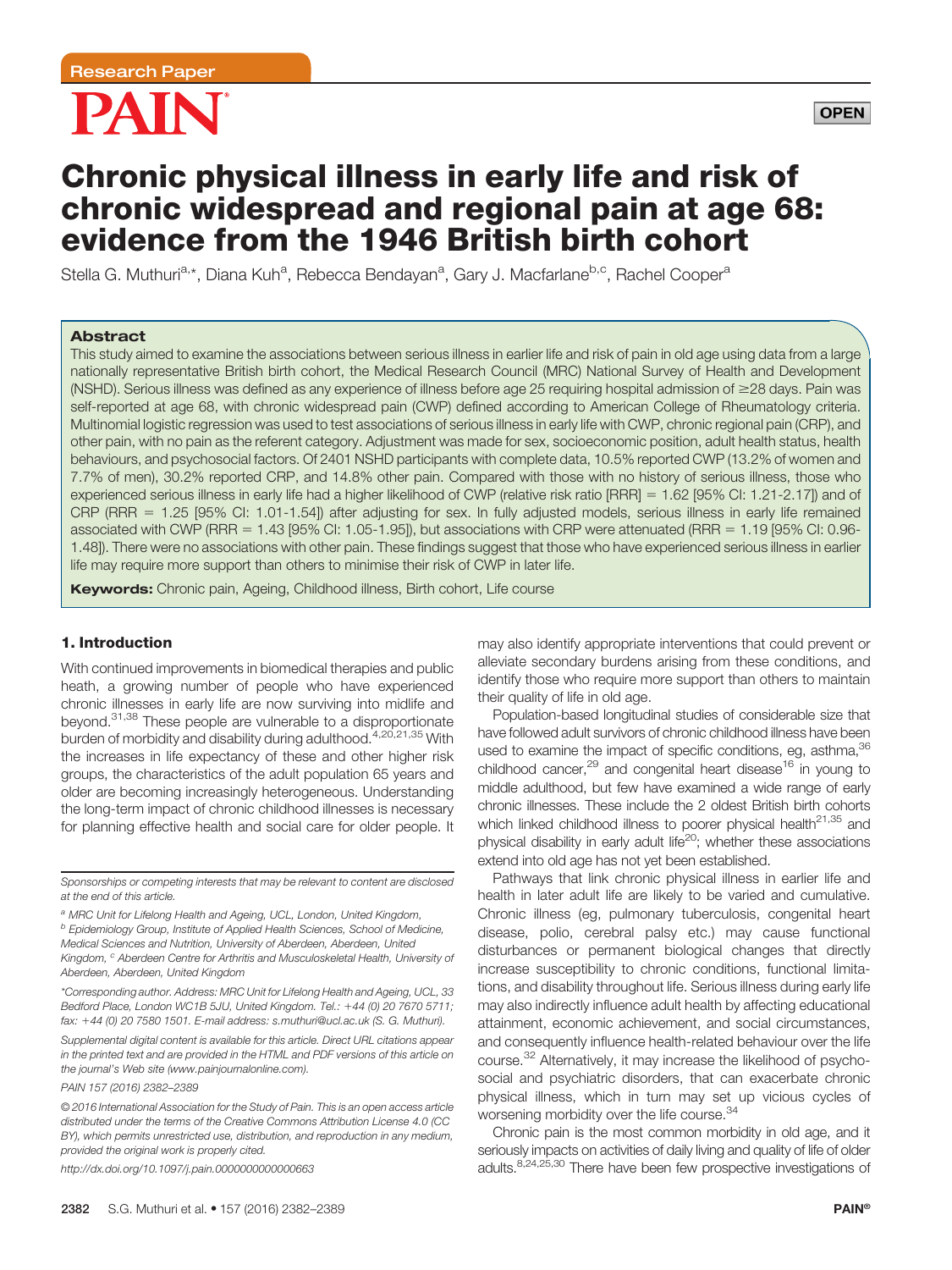the relationship between serious physical illness in earlier life and pain in adulthood, and results were inconsistent  $10,12$ ; furthermore, none extend into old age.

Using data from the oldest British birth cohort, the Medical Research Council (MRC) National Survey of Health and Development (NSHD), we hypothesised that those who experienced serious physical illness in early life would be at increased risk of chronic widespread and regional pain in later life. We tested whether any associations observed were as follows: (1) independent of potential confounders, including sex, adult health status, and health behaviours, (2) indirectly associated with socioeconomic position through cumulative effects of low educational attainment and reduced employment opportunities over the life course, or (3) confounded by psychosocial factors (Fig. 1).

## 2. Methods

## 2.1. Study population

The NSHD is a population sample of 5362 births in England, Wales, and Scotland in 1 week of March 1946 that has been followed up 25 times.19,45 At age 68, 2943 eligible study members who were known to be alive and whose current contact information was known were sent a postal questionnaire. Of these, 2453 (84%) completed and 29 (1%) returned incomplete questionnaires. Of the remaining sample, 11 (0.4%) had died, 424 (14%) did not return the questionnaire, and 26 (0.9%) questionnaires were returned undelivered.

Ethical approval for the data collection at age 68 was obtained from the Queen Square Research Ethics Committee (14/LO/ 1073) and the Scotland A Research Ethics Committee, and written informed consent was obtained from study members.

## 2.2. Experience of serious illness in early life

Information on illnesses and injuries during early life, including hospital admission, age at admission, diagnosis, name of hospital, and length of hospital stay was obtained from mothers' reports across childhood and study participants' reports from age 18 up to 25 years. Any reported admissions were checked with the hospitals concerned and coded according to the International Classification of Diseases, Revision 8 (1965). We defined serious illness as any experience of physical illness before the age of 25 years that required hospital admission of at least 28 days (yes/no).20,21 Additional variables identified are included in the following: (1) the total number of periods during early life (ie, infancy [0-4 years], childhood [5-14 years], adolescence [15-19 years], or early adulthood [20-24 years]) that serious illness was experienced (range: 0 [no serious illness reported] to 4 [serious illness reported in all 4 periods of early life]); and (2) distinguishing potentially disabling illnesses (ie, polio [ICD8 codes: 040-046], diseases of central nervous system [320-349], mental retardation [310-315], circulatory diseases [400-458], musculoskeletal [710- 738], congenital anomalies [740-759], and accidents [800, 810, and 820-860]) from other illnesses.<sup>20</sup>

## 2.3. Assessment of pain

In the postal questionnaire administered at age 68, participants were asked "In the last month, have you had any ache or pain which has lasted for one day or longer, not including pain occurring during the course of a feverish illness such as flu?" Those who reported pain were asked to: (1) indicate whether they had experienced this pain for at least 3 months and (2) shade the location of their pain using a 4-view body manikin. We then defined chronic widespread pain (CWP) according to American College of Rheumatology criteria for fibromyalgia<sup>46</sup> as pain present for 3 months or longer, both above and below the waist; on both the left and right side of the body; and in the axial skeleton. Participants who reported chronic pain as present but did not meet the CWP definition were classified as having chronic regional pain (CRP), whereas those who reported acute (ie, pain in the last month that had lasted for less than 3 months) widespread or regional pain, or reported regional pain but



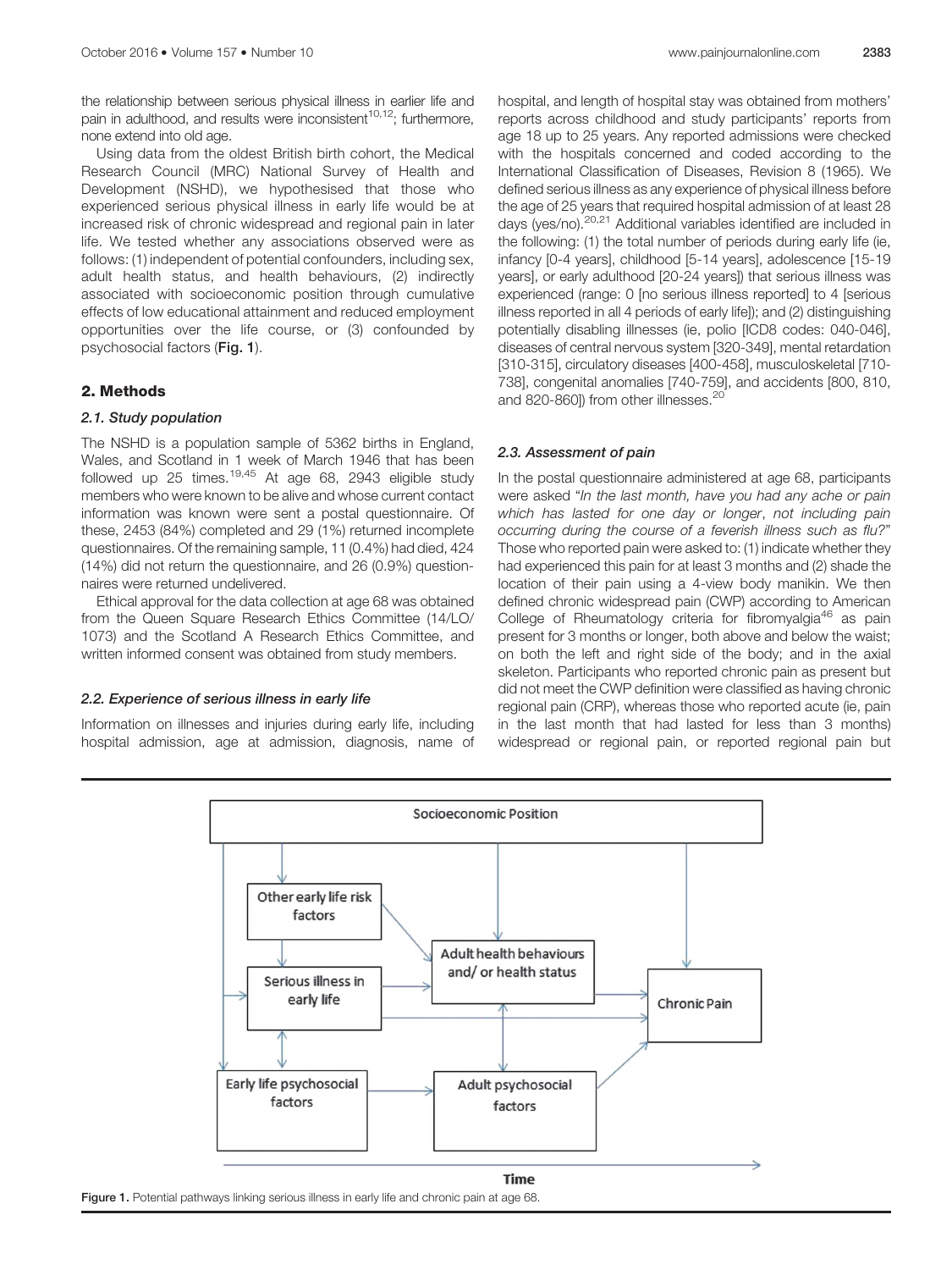chronicity was unknown ( $n = 30$ ) were regarded as having "other" pain. Those who reported widespread pain but chronicity was unknown ( $n = 3$ ) and those who did not indicate the site of pain  $(n = 8)$  were excluded from analyses.

## 2.4. Covariates

Potential confounders and mediators were identified a priori based on the existing literature and the framework outlined in Figure 1. These include specific behavioural risk factors (ie, higher body mass index  $(BMI),^{2,26,42}$  smoking,  $37,42$  and physical inactivity<sup>5,27</sup>) and psychosocial factors (ie, adverse childhood events and experiences and current psychological distress)<sup>10–12</sup> which have been found to be most strongly and consistently associated with chronic widespread and regional pain in adulthood in previous studies.

## 2.4.1. Early life socioeconomic and psychosocial environment

Parental levels of education were obtained from mothers' reports when participants were aged 6 years and categorised into 3 groups: secondary and higher; secondary only or primary and further education or higher; primary and further education (no qualifications attained) or primary only. Occupational class was assessed using father's occupation when the participant was 4 years old (where this was unknown  $[n = 65]$ , father's occupation at age 11 or 15 years was used) and classified as high (I or II); middle (IIINM or IIIM); low (IV or V). Information on family disruption due to parental divorce before the study member was 15 years old came from mothers' reports during childhood and from study participants' reports when they were 26 years old.

## 2.4.2. Sociodemographic factors during adulthood

The highest education level achieved by age 26 was coded using the Burnham classification and grouped into no qualifications, up to O level or equivalent, or A level or equivalent and above.<sup>6</sup> Own occupation at age 53 (or if not available, the most recent measure in adulthood  $[n = 256]$ ) was categorised according to Registrar General's social classification (Office of National Statistics (ONS), 1990) into 3 groups: high (I or II); middle (IIINM or IIIM); and low (IV or V).

### 2.4.3. Adulthood health status and health behaviours

Body mass index was calculated from height (m) and weight (kg) measured at age 60 to 64 by a trained nurse during a clinical assessment at this age and classified into standard categories:  $<$ 25, 25 to 29.9, and  $\geq$ 30 kg/m<sup>2</sup>.

Symptoms of anxiety and depression were assessed at age 60 to 64 using the 28-item General Health Questionnaire (GHQ-28). Each item was coded using the General Scoring Method (ie, 0 for response choices 1 and 2; and as 1 or response choices 3 and 4), then summed, and a threshold for caseness of 5 or more was selected.<sup>9</sup>

At age 68, participants reported any long-standing illness or health problems which had lasted, or were expected to last for 6 months or more.

Smoking status was assessed by self-report across adulthood up to age 68 and categorised as never, ex-, and current smoker. Self-reported level of participation in sports, vigorous leisure activities, or exercises was assessed at age 68, and participants were grouped as inactive, less active (1-4 times/mo), or more active  $(\geq 5$  times/mo).

## 2.5. Statistical analysis

Descriptive analyses including Pearson  $\chi^2$  tests were used to assess the characteristics of study participants included in analyses.

As the dependent variable consisted of 4 categories (no pain, CWP, CRP, and other pain), multinomial logistic regression models were used to test the associations between serious illness and pain outcomes, with no pain as the referent category. Initial models were adjusted for sex, and formal tests of sex interaction performed. As there was no evidence of interaction, all subsequent models included men and women with adjustment made for sex. We then included each covariate, one at a time, in a sex-adjusted model of the association between serious illness and pain and those that were associated with pain in these models were included in subsequent models, grouped according to which of the 3 proposed pathways in Figure 1 (ie, socioeconomic; health status and behaviours; and psychosocial factors) they represented. Each group of factors was then adjusted for in turn before all 3 sets of factors were included in a fully adjusted model. All analyses were performed on the sample with complete data on both serious illness and pain ( $n = 2401$ ). To reduce potential bias due to missing data, covariates with missing values (ie, own occupational class [n  $=$  33], education [n = 124], BMI [n = 474], long-standing illness or health problems  $[n = 24]$ , smoking  $[n = 24]$ , physical activity  $[n = 1]$ 27], and GHQ-28  $[n = 499]$ ) were imputed using multiple imputation by chained equations according to published guidelines.<sup>40</sup> Analyses were performed across 20 imputed data sets and combined using Rubin rules.

Analyses were then repeated to assess the association of number of periods of serious illness with pain outcomes at age 68.

Sensitivity analyses examined serious illness broken down by type and complete case analysis was conducted to compare estimates obtained with those from the imputed data sets.

All analyses were performed using STATA version 14.0.

## 3. Results

At age 68, a total of 1339 (55.6%) participants reported pain, with a high proportion of participants reporting CRP (30.2%). Chronic widespread pain was more common in women than that in men (13.2% vs 7.7%) (Table 1).

Almost a third of all participants (29%) had experienced at least 1 serious illness before age 25; a higher proportion of boys than girls were affected (32% vs 27%,  $P = 0.003$ ). A greater proportion of those who had a serious illness before age 25 had CWP compared with those who did not experience serious illness (13.1% vs 9.5%) (Table 1). Similarly, a high proportion of those who had a serious illness at 2 or more periods during early life had CWP compared with those who did not experience serious illness (16.4% vs 9.5%).

When compared with those not reporting pain, those who reported CWP were more likely to be obese, to be current smokers, to be physically inactive, to have a low occupational class and lower educational level, to have experienced parental divorce, and to report long-standing illness or health problems, and symptoms of anxiety and depression in adulthood (Table 1).

## 3.1. Associations between serious illness and pain outcomes

Findings from the sex-adjusted multinomial logistic regression models indicated that those who had experienced a serious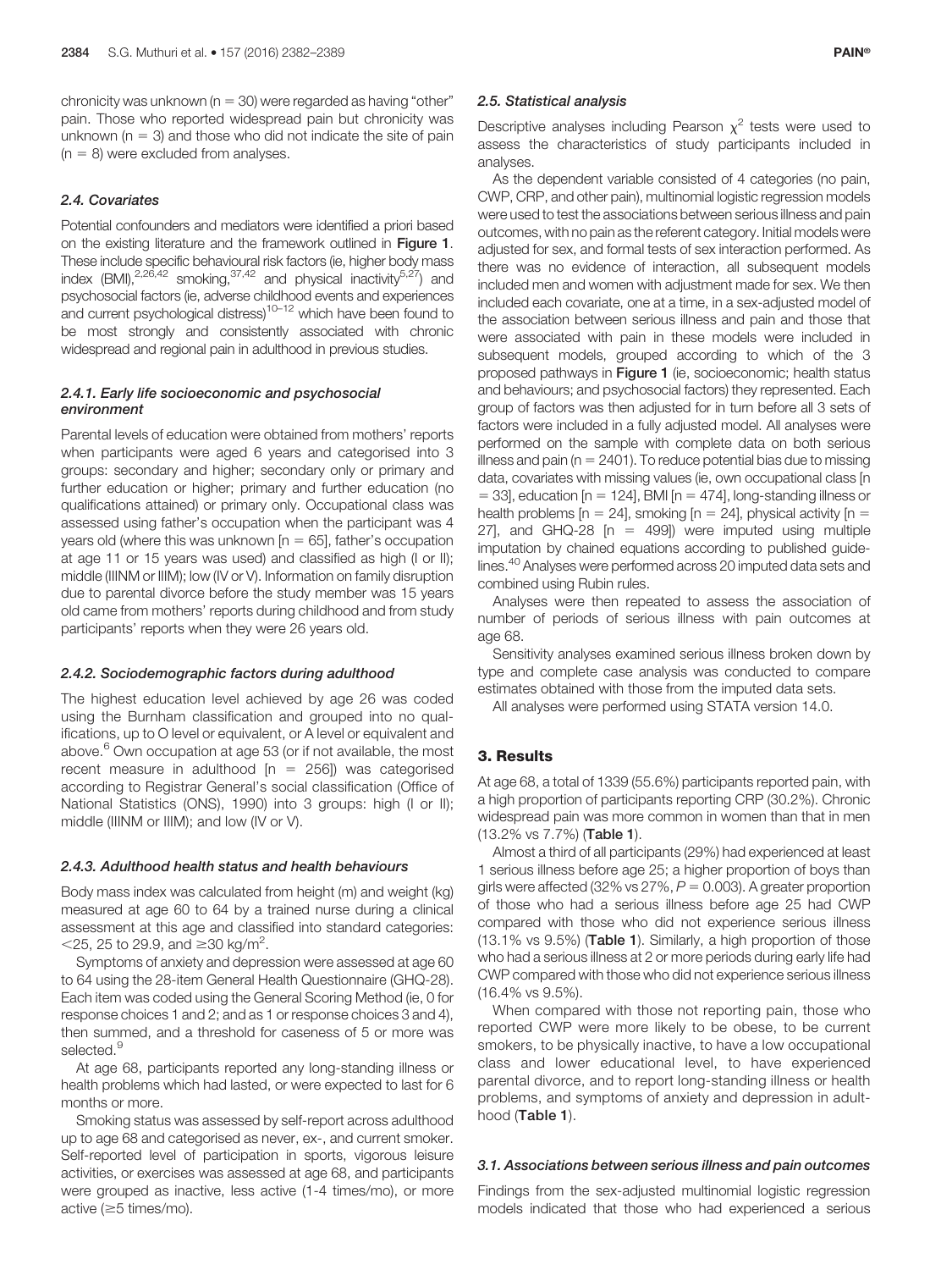## Table 1

Characteristics of the MRC National Survey of Health and Development by pain at age 68.

|                                                                           | All, N      | <b>CWP, N (%)</b>      | <b>CRP, N (%)</b>        | Other pain, N (%)        | No pain, N (%)           | $P^*$   |
|---------------------------------------------------------------------------|-------------|------------------------|--------------------------|--------------------------|--------------------------|---------|
| $\mathsf N$                                                               | 2401        | 253 (10.5)             | 724 (30.2)               | 356 (14.8)               | 1068 (44.5)              |         |
| $Sex (n = 2401)$                                                          |             |                        |                          |                          |                          | < 0.001 |
| Male                                                                      | 1151        | 88 (7.7)               | 325 (28.3)               | 189 (16.4)               | 549 (47.7)               |         |
| Female                                                                    | 1250        | 165 (13.2)             | 399 (31.9)               | 167 (13.4)               | 519 (41.5)               |         |
| Serious illness in early life                                             |             |                        |                          |                          |                          |         |
| Serious illness (0-24 yrs) ( $n = 2401$ )                                 |             |                        |                          |                          |                          | 0.016   |
| No                                                                        | 1696        | 161(9.5)               | 498 (29.4)               | 258 (15.2)               | 779 (45.9)               |         |
| Yes                                                                       | 705         | 92(13.1)               | 226 (32.1)               | 98 (13.9)                | 289 (41.0)               |         |
| No. periods of serious illness ( $n = 2401$ )                             |             |                        |                          |                          |                          | 0.021   |
| No serious illness                                                        | 1696        | 161(9.5)               | 498 (29.4)               | 258 (15.2)               | 779 (45.9)               |         |
| 1 period of serious illness<br>$\geq$ 2 periods of serious illness        | 486<br>219  | 56 (11.5)<br>36 (16.4) | 158 (32.5)<br>68 (31.1)  | 72 (14.8)<br>26 (11.9)   | 200(41.2)<br>89 (40.6)   |         |
| Disabling serious illness (0-24 yrs)                                      |             |                        |                          |                          |                          | 0.012   |
| $(n = 2401)$                                                              |             |                        |                          |                          |                          |         |
| No serious illness                                                        | 1696        | 161(9.5)               | 498 (29.4)               | 258 (15.2)               | 779 (45.9)               |         |
| Other serious illness                                                     | 257         | 40 (15.6)              | 73 (28.4)                | 31(12.1)                 | 113 (44.0)               |         |
| Disabling serious illness                                                 | 448         | 52(11.6)               | 153 (34.2)               | 67 (15.0)                | 176 (39.3)               |         |
| Socioeconomic factors and psychosocial                                    |             |                        |                          |                          |                          |         |
| environment in childhood                                                  |             |                        |                          |                          |                          |         |
| Fathers' education ( $n = 2124$ )                                         |             |                        |                          |                          |                          | 0.76    |
| Secondary no diploma and above                                            | 389         | 37(9.5)                | 119 (30.6)               | 68 (17.5)                | 165 (42.4)               |         |
| Primary diploma/secondary only                                            | 313         | 34 (10.9)              | 99 (31.6)                | 41(13.1)                 | 139 (44.4)               |         |
| Primary no diploma or below                                               | 1422        | 155 (10.9)             | 429 (30.2)               | 210 (14.8)               | 628 (44.2)               |         |
| Mothers' education ( $n = 2142$ )<br>Secondary no diploma and above       | 292         | 28 (9.6)               | 96 (32.9)                | 39 (13.4)                | 129 (44.2)               | 0.96    |
| Primary diploma/secondary only                                            | 271         | 30(11.1)               | 80 (29.5)                | 42 (15.5)                | 119 (43.9)               |         |
| Primary no diploma or below                                               | 1579        | 168 (10.6)             | 477 (30.2)               | 237 (15.0)               | 697 (44.1)               |         |
| Father's occupational class ( $n = 2284$ )                                |             |                        |                          |                          |                          | 0.76    |
| High $(I/II)$                                                             | 597         | 58 (9.7)               | 179 (30.0)               | 92 (15.4)                | 268 (44.9)               |         |
| Middle (IIINM/IIIM)                                                       | 1127        | 115 (10.2)             | 348 (30.9)               | 154 (13.7)               | 510 (45.3)               |         |
| Low (IV/V)                                                                | 560         | 67 (12.0)              | 163 (29.1)               | 86 (15.4)                | 244 (43.6)               |         |
| Parental divorce ( $n = 2401$ )                                           |             |                        |                          |                          |                          |         |
| No<br>Yes                                                                 | 2277<br>124 | 229(10.1)<br>24 (19.4) | 689 (30.3)<br>35 (28.2)  | 344 (15.1)<br>12(9.7)    | 1015 (44.6)<br>53 (42.7) | 0.007   |
|                                                                           |             |                        |                          |                          |                          |         |
| Adulthood socioeconomic position<br>Educational attainment ( $n = 2277$ ) |             |                        |                          |                          |                          | 0.023   |
| A level or equivalent and above                                           | 901         | 79 (8.8)               | 252 (28.0)               | 145(16.1)                | 425 (47.2)               |         |
| Up to 0 level or equivalent                                               | 643         | 72 (11.2)              | 216 (33.6)               | 90(14.0)                 | 265 (41.2)               |         |
| None                                                                      | 733         | 88 (12.0)              | 224 (30.6)               | 93(12.7)                 | 328 (44.8)               |         |
| Occupational class ( $n = 2368$ )                                         |             |                        |                          |                          |                          | 0.015   |
| High $(I/II)$                                                             | 1108        | 97(8.8)                | 322 (29.1)               | 172 (15.5)               | 517 (46.7)               |         |
| Middle (IIINM/IIIM)                                                       | 935         | 108 (11.6)             | 287 (30.7)               | 140 (15.0)               | 400 (42.8)               |         |
| Low (IV/V)                                                                | 325         | 48 (14.8)              | 106 (32.6)               | 39 (12.0)                | 132 (40.6)               |         |
| Adulthood health status                                                   |             |                        |                          |                          |                          |         |
| Body mass index at 60-64 yrs ( $n = 1927$ )                               |             |                        |                          |                          |                          |         |
| $<$ 25 kg/m <sup>2</sup>                                                  | 572         | 54 (9.4)               | 148 (25.9)               | 76 (13.3)                | 294 (51.4)               | < 0.001 |
| 25-30 kg/m <sup>2</sup><br>$\geq$ 30 kg/m <sup>2</sup>                    | 808<br>547  | 72 (8.9)<br>82 (15.0)  | 260 (32.2)<br>183 (33.5) | 124 (15.4)<br>80 (14.6)  | 352 (43.6)<br>202 (36.9) |         |
| Long-standing illness or health problem                                   |             |                        |                          |                          |                          | < 0.001 |
| $(n = 2377)$                                                              |             |                        |                          |                          |                          |         |
| No                                                                        | 980         | 34(3.5)                | 220 (22.5)               | 158 (16.1)               | 568 (58.0)               |         |
| Yes                                                                       | 1397        | 217 (15.5)             | 489 (35.0)               | 195 (14.0)               | 496 (35.5)               |         |
| Symptoms of anxiety and depression (GHQ-                                  |             |                        |                          |                          |                          | < 0.001 |
| $28$ ) (n = 1902)                                                         |             |                        |                          |                          |                          |         |
| No $(\leq 4)$                                                             | 1564        | 137 (8.8)              | 457 (29.2)               | 236 (15.1)               | 734 (46.9)               |         |
| Yes $(>=4)$                                                               | 338         | 68 (20.1)              | 128 (37.9)               | 42 (12.4)                | 100 (29.6)               |         |
| Adulthood behavioural risk factors                                        |             |                        |                          |                          |                          |         |
| Smoking ( $n = 2377$ )                                                    |             |                        |                          |                          |                          | 0.019   |
| Never smoked<br>Ex-smoker                                                 | 821<br>1348 | 62(7.6)<br>160 (11.9)  | 253 (30.8)<br>405 (30.0) | 114 (13.9)<br>207 (15.4) | 392 (47.8)<br>576 (42.7) |         |
| Current smoker                                                            | 208         | 28 (13.5)              | 58 (27.9)                | 29 (13.9)                | 93 (44.7)                |         |
|                                                                           |             |                        |                          |                          |                          |         |

(continued on next page)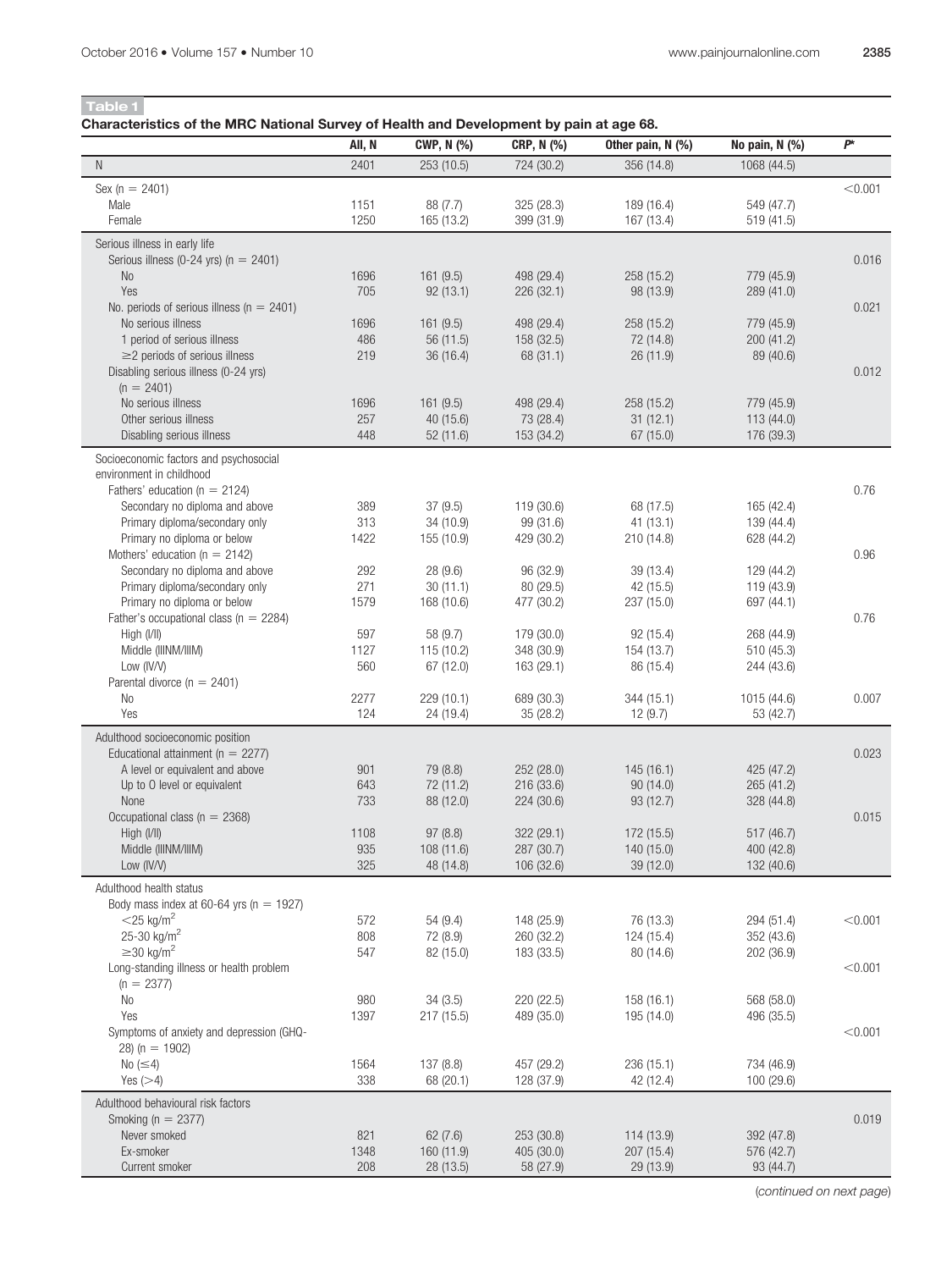|                                                               | Table 1<br>(continued) |                   |                   |                     |                  |       |
|---------------------------------------------------------------|------------------------|-------------------|-------------------|---------------------|------------------|-------|
|                                                               | aii. N                 | <b>CWP. N (%)</b> | <b>CRP. N (%)</b> | Other pain, $N(\%)$ | No pain, $N(\%)$ | D*    |
| Participation in vigorous sports or exercises<br>$(n = 2374)$ |                        |                   |                   |                     |                  | 0.006 |
| More active $(\geq 5 \text{ times/mol})$                      | 659                    | 57(8.7)           | 181(27.5)         | 105(15.9)           | 316 (48.0)       |       |
| Less active (1-4 times/mo)                                    | 289                    | 18(6.2)           | 89 (30.8)         | 47 (16.3)           | 135 (46.7)       |       |
| Inactive                                                      | 1426                   | 173 (12.1)        | 446 (31.3)        | 198 (13.9)          | 609 (42.7)       |       |

Numbers per group and row percentages are presented.

Chronic widespread pain (CWP) = pain present for 3 months or longer, both above and below the waist; on both the left and right side of the body; and in the axial skeleton.

Chronic regional pain (CRP)  $=$  those who reported chronic pain as present but did not meet the CWP definition.

Other pain = reported acute (ie, pain in the last month that had lasted for less than 3 mo) widespread or regional pain, or reported regional pain but chronicity was unknown (n = 30).

\* From Pearson  $x^2$  test.

GHQ-28, 28-item General Health Questionnaire; MRC, Medical Research Council.

illness before age 25 had a higher likelihood of CWP and of CRP vs no pain, compared with those with no history of serious illness (relative risk ratio [RRR] = 1.62 [95% CI: 1.21-2.17] and RRR = 1.25 [95% CI: 1.01-1.54], respectively). Adjustment for indicators of socioeconomic position slightly decreased these RRRs but did not alter the results significantly (Table 2, model 2). Adjustment for adult health status and health behaviours had a greater impact (Table 2, model 3), but there was little impact of adjustment for psychosocial factors (Table 2, model 4). In a fully adjusted model, associations with CWP were only partially attenuated; fully adjusted RRR = 1.43 (95% CI: 1.05-1.95) and 1.19 (95% CI: 0.96-1.48) for CWP and CRP, respectively (Table 2, model 5). No association was observed between serious illness and other pain.

There was some evidence of a cumulative association between serious illness and CWP (but not CRP or other pain); compared with those with no history of serious illness, the fully adjusted RRR for CWP was 1.25 (95% CI: 0.87-1.81) for those who had serious illness at least once, and 1.83 (95% CI: 1.16-2.88) for those who had serious illness 2 or more times (Table 3).

## 3.2. Sensitivity analysis

When we examined associations by type of serious illness (ie, potentially disabling or nondisabling serious conditions), there was some evidence that effect estimates varied slightly by type (Table S1, available online at<http://links.lww.com/PAIN/A314>), but when these differences were formally tested, there was no clear evidence that the strength of the associations with CWP differed  $(P = 0.25)$ .

When analyses were restricted to those with complete data  $(n = 1731)$ , we found that the overall patterns and trends of associations (Table S2, available online at [http://links.lww.com/](http://links.lww.com/PAIN/A314) [PAIN/A314](http://links.lww.com/PAIN/A314)) were similar to those from analyses using multiply imputed data sets, but the relationships were stronger, suggesting that excluding participants with incomplete data from the analyses would have been likely to overestimate the associations (comparing Table 2 and Table S2).

## 4. Discussion

## 4.1. Summary of main findings

In a large nationally representative British cohort followed up prospectively since birth, experience of serious illness before age 25 was associated with increased risk of CWP at age 68, even after adjustment for a range of potential confounders and mediators. There was evidence that this association was cumulative; those who experienced serious illness 2 or more times had the highest likelihood of CWP. Weaker associations found with CRP were fully attenuated after adjustments, and there was no evidence of association with other pain.

## 4.2. Comparison with previous studies

Our findings build on those from previous studies of younger populations examining the relationship between hospitalisation in early life and CWP. Prospective analyses using data from the 1958 British birth cohort examined a range of physically traumatic events before age 7 and demonstrated an increased likelihood of CWP at age 45 associated with hospitalisation after a road traffic accident, but not with surgical operations and hospitalisations for other reasons (accidents at home/other accidents).<sup>14</sup> Our study has considered a wider range of serious illnesses which were prospectively ascertained across a longer period in earlier life and were found to be associated with CWP in old age.

Association between serious illness (vs no serious illness) and pain outcomes.

|       |                       |       | הטסטטאט וווויסטטן מווי טאטווטע טאטווייטשט וווויסטטן מווע פעווירטעריווויט |       |                       |      |
|-------|-----------------------|-------|--------------------------------------------------------------------------|-------|-----------------------|------|
| Model | <b>CWP vs no pain</b> |       | CRP vs no pain                                                           |       | Other pain vs no pain |      |
|       | <b>RRR (95% CI)</b>   |       | <b>RRR (95% CI)</b>                                                      |       | <b>RRR (95% CI)</b>   |      |
|       | $1.62(1.21 - 2.17)$   | 0.001 | $1.25(1.01 - 1.54)$                                                      | 0.036 | $1.02(0.78-1.33)$     | 0.89 |
|       | 1.58 (1.17-2.12)      | 0.002 | 1.24 (1.00-1.53)                                                         | 0.047 | 1.04 (0.80-1.37)      | 0.76 |
|       | 1.43 (1.05-1.94)      | 0.024 | $1.19(0.96 - 1.48)$                                                      | 0.11  | 1.03 (0.78-1.36)      | 0.83 |
|       | 1.60 (1.19-2.15)      | 0.002 | 1.25 (1.01-1.54)                                                         | 0.039 | 1.02 (0.78-1.34)      | 0.88 |
| 5.    | 1.43 (1.05-1.95)      | 0.025 | 1.19 (0.96-1.48)                                                         | 0.11  | 1.03 (0.78-1.36)      | 0.83 |

Model 1: adjusted for sex.

Model 2: adjusted for sex and socioeconomic position (education at age 26, own occupational class).

Model 3: adjusted for sex, health status, and health behaviours (body mass index, long-standing illness or health problems, smoking, and physical activity).

Model 4: adjusted for sex and psychosocial factors (parental divorce and symptoms of anxiety and depression [GHQ-28]).

Model 5: adjusted for all covariates included in models 1 to 4.

CRP, chronic regional pain; CWP, chronic widespread pain; GHQ-28, 28-item General Health Questionnaire; RRR, relative risk ratio.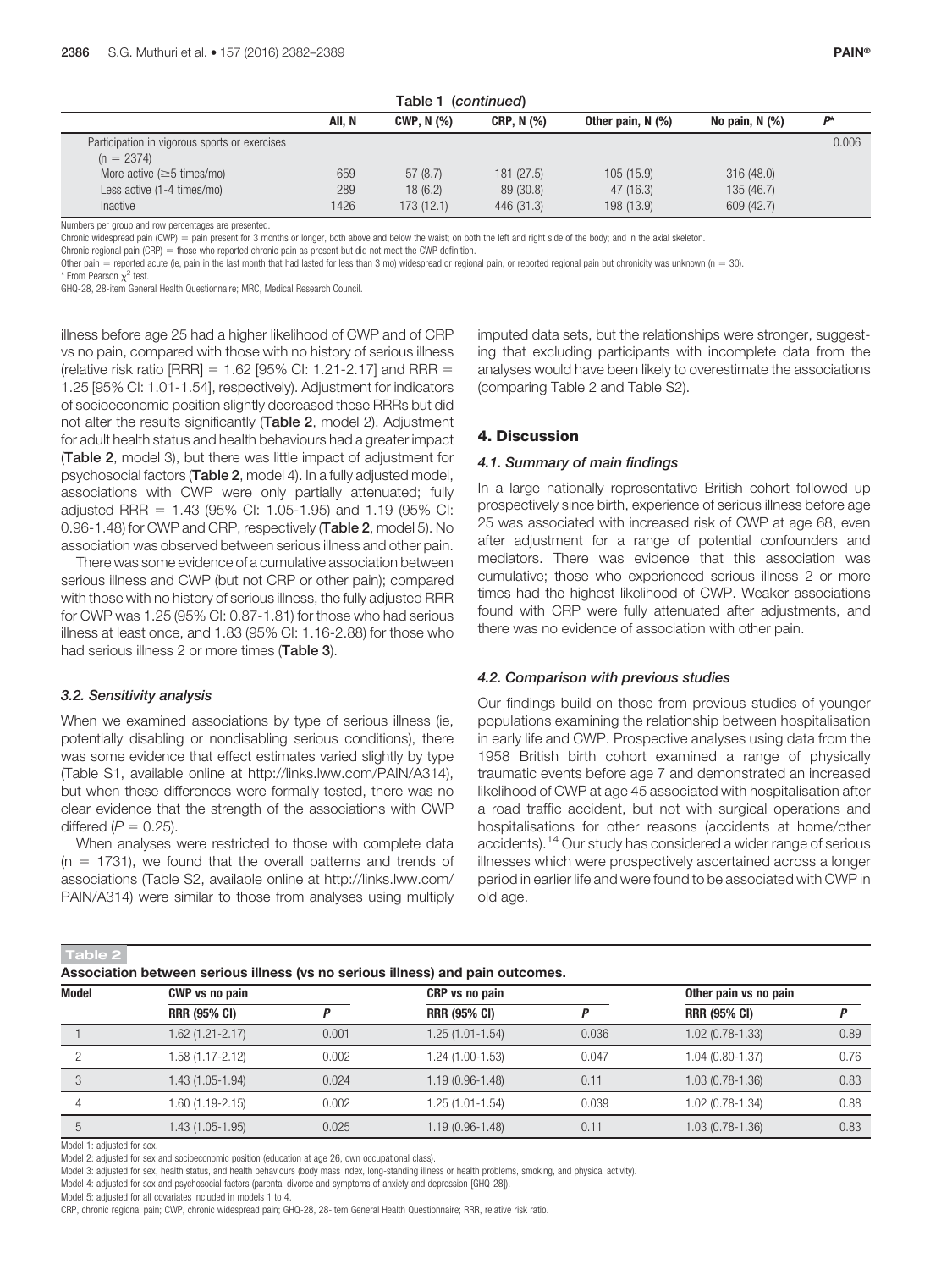| Association between number of periods of serious illness (vs no serious illness) and pain outcomes. |  |  |  |
|-----------------------------------------------------------------------------------------------------|--|--|--|
|                                                                                                     |  |  |  |

| <b>Model</b>     | <b>CWP vs no pain</b> |             | CRP vs no pain      |             | Other pain vs no pain |             |
|------------------|-----------------------|-------------|---------------------|-------------|-----------------------|-------------|
|                  | <b>RRR (95% CI)</b>   | P for trend | <b>RRR (95% CI)</b> | P for trend | <b>RRR (95% CI)</b>   | P for trend |
| Model 1          |                       |             |                     |             |                       |             |
| No illness       |                       | < 0.001     |                     | 0.06        |                       | 0.85        |
| 1 period         | $1.40(0.99-1.97)$     |             | $1.25(0.99-1.59)$   |             | $1.08(0.80-1.47)$     |             |
| $\geq$ periods   | 2.17 (1.42-3.34)      |             | $1.24(0.89-1.74)$   |             | $0.87(0.55 - 1.38)$   |             |
| Model 2          |                       |             |                     |             |                       |             |
| No illness       |                       | < 0.001     |                     | 0.07        |                       | 0.96        |
| 1 period         | 1.36 (0.96-1.92)      |             | $1.24(0.97 - 1.57)$ |             | $1.11(0.82 - 1.51)$   |             |
| $\geq$ 2 periods | 2.10 (1.37-3.23)      |             | 1.24 (0.88-1.73)    |             | $0.89(0.56 - 1.42)$   |             |
| Model 3          |                       |             |                     |             |                       |             |
| No illness       |                       | 0.007       |                     | 0.16        |                       | 0.91        |
| 1 period         | $1.25(0.87 - 1.79)$   |             | $1.20(0.94-1.53)$   |             | $1.10(0.81 - 1.50)$   |             |
| $\geq$ 2 periods | 1.83 (1.17-2.88)      |             | $1.17(0.83 - 1.66)$ |             | $0.88(0.55 - 1.40)$   |             |
| Model 4          |                       |             |                     |             |                       |             |
| No illness       |                       | < 0.001     |                     | 0.06        |                       | 0.86        |
| 1 period         | 1.38 (0.97-1.96)      |             | 1.25 (0.99-1.59)    |             | 1.09 (0.80-1.48)      |             |
| $\geq$ 2 periods | 2.12 (1.37-3.28)      |             | 1.23 (0.88-1.73)    |             | $0.87(0.55 - 1.39)$   |             |
| Model 5          |                       |             |                     |             |                       |             |
| No illness       |                       | 0.007       |                     | 0.16        |                       | 0.91        |
| 1 period         | $1.25(0.87 - 1.81)$   |             | $1.21(0.94-1.54)$   |             | $1.10(0.81 - 1.50)$   |             |
| $\geq$ 2 periods | 1.83 (1.16-2.88)      |             | $1.16(0.82 - 1.65)$ |             | $0.88(0.55 - 1.40)$   |             |

Model 1: adjusted for sex.

Model 2: adjusted for sex and socioeconomic position (education at age 26, own occupational class).

Model 3: adjusted for sex, health status, and health behaviours (body mass index, long-standing illness or health problems, smoking, and physical activity).

Model 4: adjusted for sex and psychosocial factors (parental divorce and symptoms of anxiety and depression [GHQ-28]).

Model 5: adjusted for all covariates included in models 1 to 4.

CRP, chronic regional pain; CWP, chronic widespread pain; GHQ-28, 28-item General Health Questionnaire; RRR, relative risk ratio.

Our findings of weaker associations with CRP and no associations with other pain are consistent with previous NSHD findings<sup>11,12</sup> but not findings from some other studies.<sup>18</sup> Hotopf et al<sup>12</sup> reported no associations between any serious physical illness before age 15 and chest pain or multiple medically unexplained physical symptoms (including these health complaints: rheumatism and arthritis, headache, backache and sciatica, abdominal pain, chest pain, and  $d$ izziness)<sup>11</sup> at age 36 years in the NSHD. In contrast, a Canadian study of adults aged 18 years or older at baseline, which retrospectively assessed specific stressful experiences in childhood, found that hospitalisation for at least 2 weeks in childhood was associated with an increased likelihood of developing chronic back pain (a commonly reported CRP) after 4 years of follow-up.<sup>18</sup>

In the 1958 British birth cohort, Jones et al $^{15}$  2007 found that those who had multiple common symptoms (ie, periodic vomiting or bilious attacks, abdominal pain, or frequent headaches and migraines) before age 16 years had a higher likelihood of CWP at 45 years. However, previous work in NSHD found no association between persistent abdominal pain before age 15 years and persistent physical symptoms such as abdominal pain or headaches at age 36.<sup>10</sup> Our analyses highlight that real differences may exist with inconsistencies in findings between studies possibly explained by a number of factors including variation in the definitions and assessment of childhood physical illness, illness severity and duration, definitions of pain used, or age at pain assessment. For example, that we have found that serious illness in earlier life was associated with pain in later life suggests that our broad definition of childhood chronic physical illnesses reflects a slightly different exposure to that used in some other articles which examined chronic illness due to specific diagnoses.<sup>33</sup>

## 4.3. Explanation of findings

There was little impact on effect sizes of the associations of serious illness with CWP or CRP when socioeconomic or psychosocial factors were included in multivariable analysis, implying that the observed associations did not seem to be explained by these hypothesised pathways (Fig. 1). However, adult health status and adult health behaviours did attenuate the size of associations. This is consistent with findings from previous studies that have shown that higher BMI, $^{2,26,42}$ smoking,  $37,42$  chronic disease,  $28$  and reduced levels of physical activity<sup>5,27</sup> are associated with prevalent and development of chronic pain. However, associations of adult health status and health behaviours with pain may operate in both directions. For instance, McBeth et al $^{27}$  found that individuals aged between 20 and 65 years who reported having some pain or CWP at baseline had increased likelihood of low self-reported levels of physical activity after 32 months of follow-up, suggesting that physical inactivity may be a consequence of CWP.<sup>27</sup> In addition, some reports have demonstrated that individuals with CRP have an increased likelihood of developing CWP, $^{22}$  and a history of 2 or more painful comorbidities, moderate to severe pain intensity and a high number of reported painful regions at baseline are also important predictors for the development and persistence of CWP at follow-up.<sup>3,17</sup>

We found stronger associations of serious illness in earlier life with CWP than with CRP and no associations with other pain which may suggest different underlying mechanisms. A plausible explanation is that CWP is not an independent entity but rather falls within a pain-distress continuum, with somatic distress and symptoms as one feature of CWP.<sup>3,17,43</sup> Other studies have demonstrated that CWP may co-occur with chronic syndromes that are frequently unexplained (eg, irritable bowel syndrome,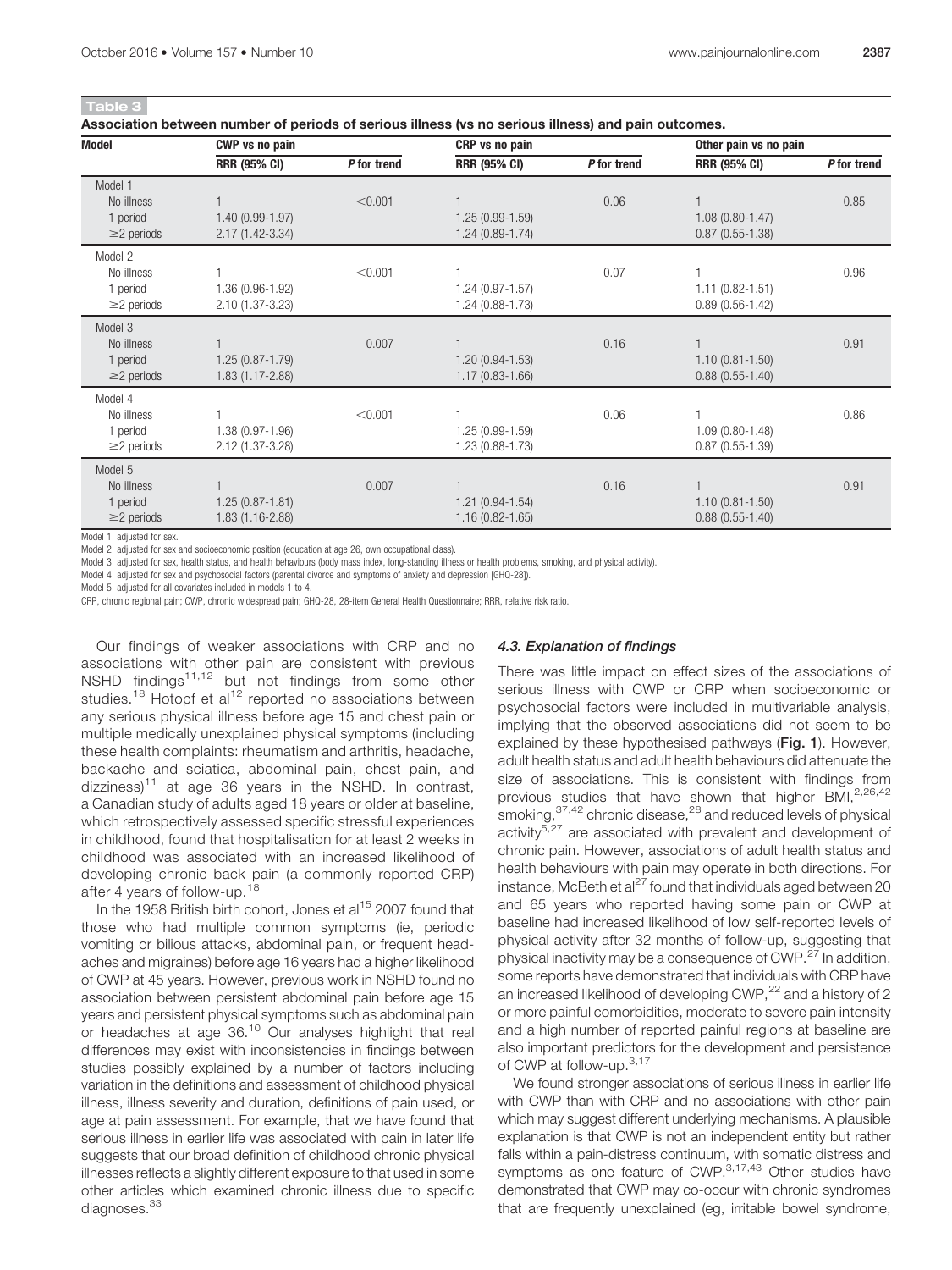chronic orofacial pain, and chronic fatigue) further supporting the notion that CWP probably shares similar underlying mechanisms, eg, central sensitisation with these disorders.<sup>1,17</sup> As the association of serious illness in earlier life with CWP in later life was not fully explained by a wide range of lifetime factors in our study, other potential pathways such as those related to fearavoidance beliefs $^{23,44}$  may partly explain our findings, and so require further examination in data sets with relevant data.

## 4.4. Methodological considerations

Our study has a number of major strengths, including the large sample of older adults, prospective collection of information on hospital admission across all stages of early life, and a range of potential confounders across life. Reports on hospitalisation were checked with the relevant hospital for details of the admission, removing the potential of recall bias. We compared different pain subgroups to test whether serious illness was differentially associated with CWP, CRP, and other pain.

One limitation is that pain was assessed at a single time point. Thus, we were not able to discern whether some of the covariates preceded the onset of pain outcomes which may have led to overadjustment in our models. Similarly, we were unable to examine whether there were differences in association by age at onset of pain. For example, we were unable to assess whether those people who experienced serious illness in earlier life had experienced pain throughout their adult lives, or whether they were at higher risk of developing chronic pain in later life. A second limitation is that our findings could be explained by residual confounding; some covariates, eg, leisure time physical activity, included in the analysis were assessed at one time point and so may not fully reflect lifetime exposure. There are other aspects of behavioural and psychosocial risk, in addition to those we selected a priori and included in our models, which may be important. However, in follow-up analyses when we adjusted for a cumulative leisure time physical activity score, this had little impact on our findings (results not shown). A third limitation is that those who experienced serious illness in early life were underrepresented in the study sample which may have introduced survival bias. In additional analyses, we found that participants who had experienced serious illness in earlier life had higher rates of death during follow-up when compared with those with no history of serious illness (hazard ratio  $= 1.38$ [95% CI: 1.15-1.65]), after adjustment for sex, father's and own occupational class. However, families with children with serious illness were less likely to emigrate in this cohort.

As with all longitudinal studies, there has also been avoidable loss to follow-up through loss of contact and permanent refusal, but there were no differences by childhood serious illness. The NSHD has remained broadly representative of the population born at a similar time in most key characteristics, although those still participating at age 60 to 64 had higher rates of house ownership and lower rates of long-term limiting illness than the equivalent general population in England.<sup>39</sup> This may limit the generalisability of these findings to more recent cohorts and ethnically diverse cohorts. The prevalence of some chronic childhood illnesses (eg, asthma, diabetes, cancer, and mental disorders) and obesity has increased in recent decades, <sup>13,41</sup> but there has been a marked decline in the rates of other types of serious illnesses (eg, polio and rheumatic heart disease). Nevertheless, older birth cohorts remain important resources for examining the long-term consequences of serious illnesses in earlier life on health-related outcomes in old age, and their findings can be used to help inform early life interventions and health policies for future generations of older people.

## 5. Conclusions

Findings from this large British birth cohort study show that experience of serious illness in earlier life is associated with higher risk of CWP at age 68. This association is robust to adjustments and seems to be cumulative with those who had experienced more periods of illness at the highest risk of CWP. This suggests that those who have experienced serious illness in earlier life, especially those who have experienced multiple episodes, may require more support across life than others to minimise their risk of CWP in later life.

## Conflict of interest statement

The authors have no conflicts of interest to declare.

This work was supported by the UK Medical Research Council which provides core funding for the MRC National Survey of Health and Development and supports S. G. Muthuri, D. Kuh and R. Cooper (programme codes: MC\_UU\_12019/1 and MC\_UU\_12019/4). S. G. Muthuri is also supported by MRC grant MR/L010399/1. R. Bendayan is supported by the National Institute on Aging of the National Institutes of Health under award number P01AG043362.

Data used in this publication are available to bona fide researchers upon request to the NSHD Data Sharing Committee via a standard application procedure. Further details can be found at [http://www.nshd.mrc.ac.uk/data.](http://www.nshd.mrc.ac.uk/data) doi: [10.5522/NSHD/](http://dx.doi.org/10.5522/NSHD/Q101) [Q101;](http://dx.doi.org/10.5522/NSHD/Q101) doi: [10.5522/NSHD/Q102; 10.5522/NSHD/Q103](http://dx.doi.org/10.5522/NSHD/Q102; 10.5522/NSHD/Q103).

## Acknowledgements

The authors are grateful to NSHD study members for their continuing participation in the study. They also thank the members of the NSHD scientific and data collection teams.

## Appendix A. Supplemental Digital Content

Supplemental Digital Content associated with this article can be found online at [http://links.lww.com/PAIN/A314.](http://links.lww.com/PAIN/A314)

Received 9 May 2016 Received in revised form 24 June 2016 Accepted 5 July 2016 Available online 14 July 2016

### **References**

- [1] Aggarwal VR, McBeth J, Zakrzewska JM, Lunt M, Macfarlane GJ. The epidemiology of chronic syndromes that are frequently unexplained: do they have common associated factors? Int J Epidemiol 2006;35:468–76.
- [2] Antony B, Jones G, Venn A, Cicuttini F, March L, Blizzard L, Dwyer T, Cross M, Ding C. Association between childhood overweight measures and adulthood knee pain, stiffness and dysfunction: a 25-year cohort study. Ann Rheum Dis 2015;74:711–17.
- [3] Bergman S, Herrstrom P, Jacobsson LTH, Petersson IF. Chronic widespread pain: a three year followup of pain distribution and risk factors. J Rheum 2002;29:818–25.
- [4] Blackwell DL, Hayward MD, Crimmins EM. Does childhood health affect chronic morbidity in later life? Soc Sci Med 2001;52:1269–84.
- [5] Dansie EJ, Turk DC, Martin KR, Van Domelen DR, Patel KV. Association of chronic widespread pain with objectively measured physical activity in adults: findings from the national health and nutrition examination survey. J Pain 2014;15:507–15.